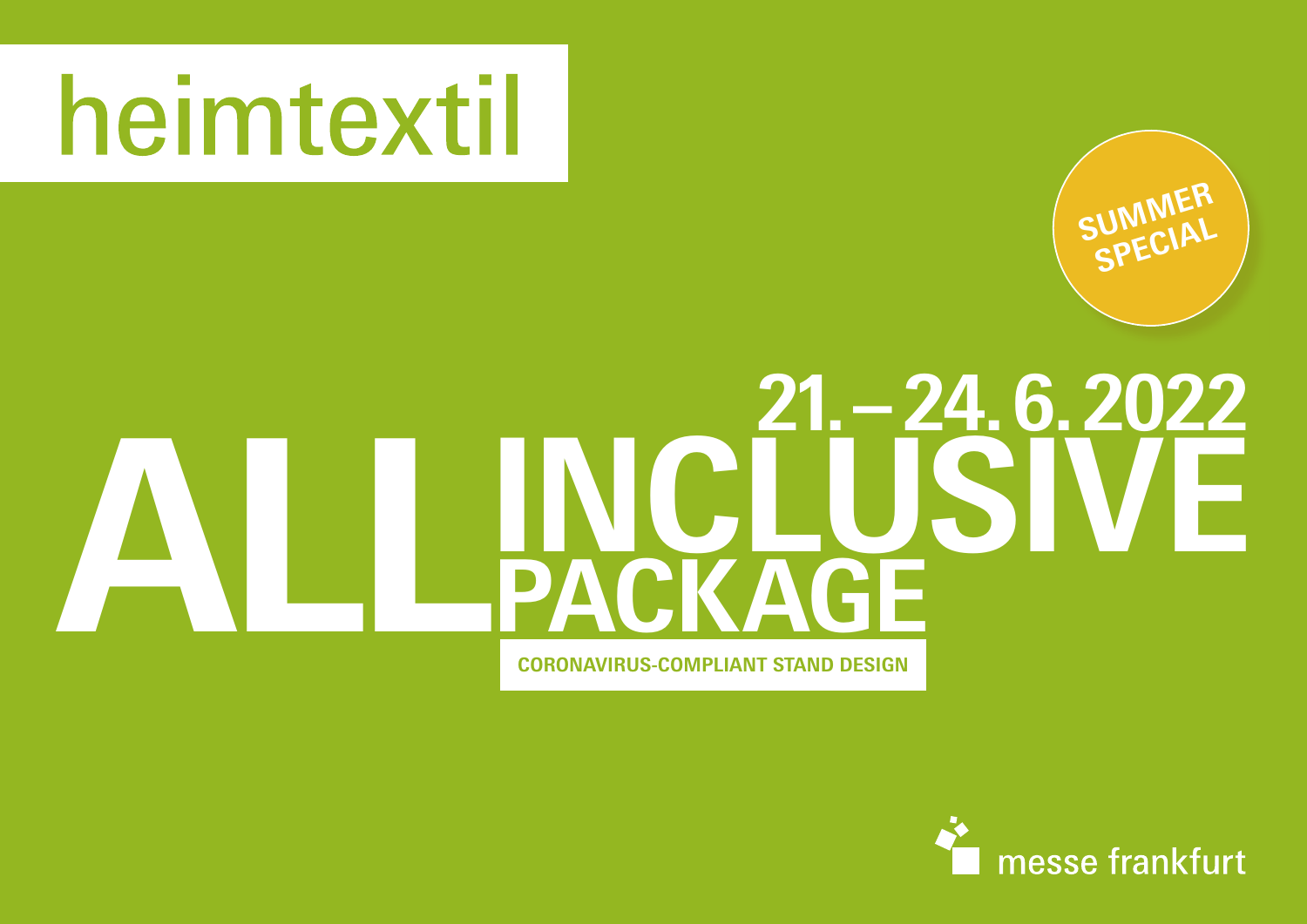### **RE-ESTABLISHING CONTACTS COST-EFFECTIVELY AND SAFELY**

#### **PEACE OF MIND FOR YOUR PLANNING:** COMPLETE PACKAGE INCLUDING STAND AREA, STAND CONSTRUCTION AND MARKETING

New health and safety regulations will apply at Heimtextil Summer Special 2022, which lay down a minimum stand size of 12 sqm. To simplify your planning for the fair, you can book a complete stand package comprising stand area, stand construction and marketing materials. The all-inclusive package offers a complete solution in line with the current health and distancing guidelines and will enable you to get back in touch with buyers easily and safely. At the core of the package is a fully equipped 12 sqm exhibition stand. which offers you new opportunities to optimally showcase your products. The one-stop, all-inclusive package ensures a professional trade fair presence with minimum effort and transparent costs.

#### **The new all-inclusive stand package offers the following features and services:**

- Minimum area 12 sqm (alternatively 18 sqm or 30 sqm)
- Meets the requirements in terms of hygiene and distancing  $\rightarrow$  Coronavirus-compliant design
- All-inclusive package with no hidden costs
- Open on one or two sides
- Requires very little organisation as stand construction is included in the package
- Last-minute arrival and quick departure possible **YOUR CONTACTS**



Contact our trade fair team today for a consultation and reserve an exhibition stand at Heimtextil 2022!

**VERENA BECK** Tel. +49697575-5859 verena.beck@messefrankfurt.com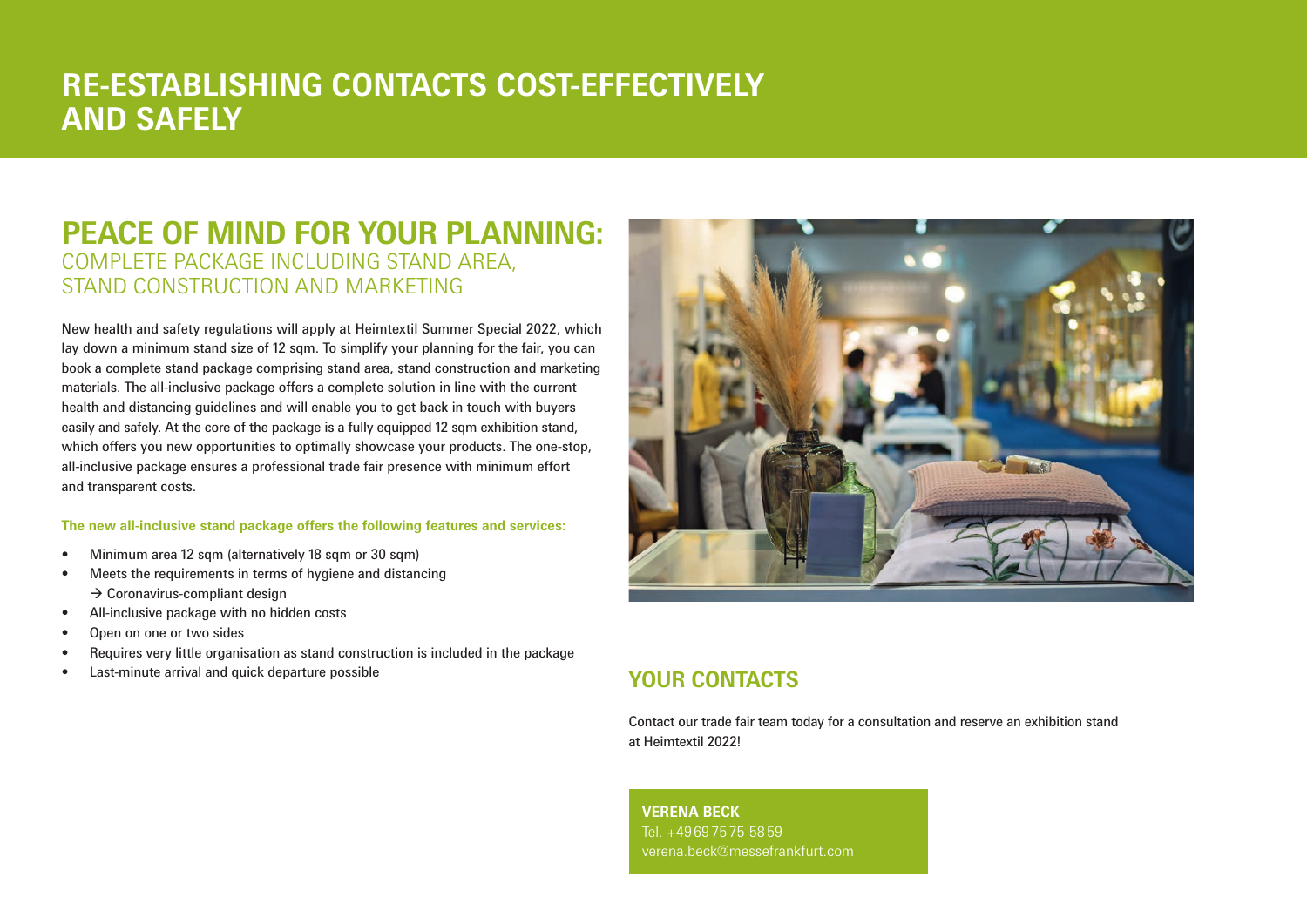# **ALL-INCLUSIVE PACKAGE 12 SQM HEIMTEXTIL SUMMER SPECIAL 2022**

#### **STAND AREA**

• 12 sqm stand area

#### **STAND CONSTRUCTION**

- Stand walls, papered and painted, colour design possible, H=2.50 m + skirtings
- Carpet according to colour chart
- Slatted partition
- 4 fabric rods
- 4 LED SOL spotlights
- Aluminium fabric frame incl. printed fabric graphic
- 1 Concept Plus counter, lockable, incl. acrylic hygiene guard
- 1 table and 2 chairs incl. acrylic hygiene guard
- Disinfectant dispenser
- Power supply 1-3 kW
- Pre-cleaning and daily cleaning

#### **MARKETING**

- **Print presence** (catalogue)
	- Company name, address, phone no., fax, website, e-mail, hall/stand number
	- Entry in 2 product groups
- **Online presence** (exhibitor and product search engine)
	- 1 company page with company name, address, website, e-mail, hall/stand number
	- 5 product pages with text and photos
	- 1 contact page with contact person
	- 5 keywords for full text search
	- Numerous digital publicity materials to download
- **On-site presence**
	- Entry in visitor information system at the exhibition centre during the event
	- Navigator app (mobile app for Apple and Android)
	- Unlimited number of vouchers to invite visitors
	- Exhibitor passes for 3 persons free of charge



#### **ALL-INCLUSIVE PRICE: 4,729.00 €**

For 12 sqm stand area, equipment/stand construction including Media Package, environmental fee, AUMA charge, plus VAT.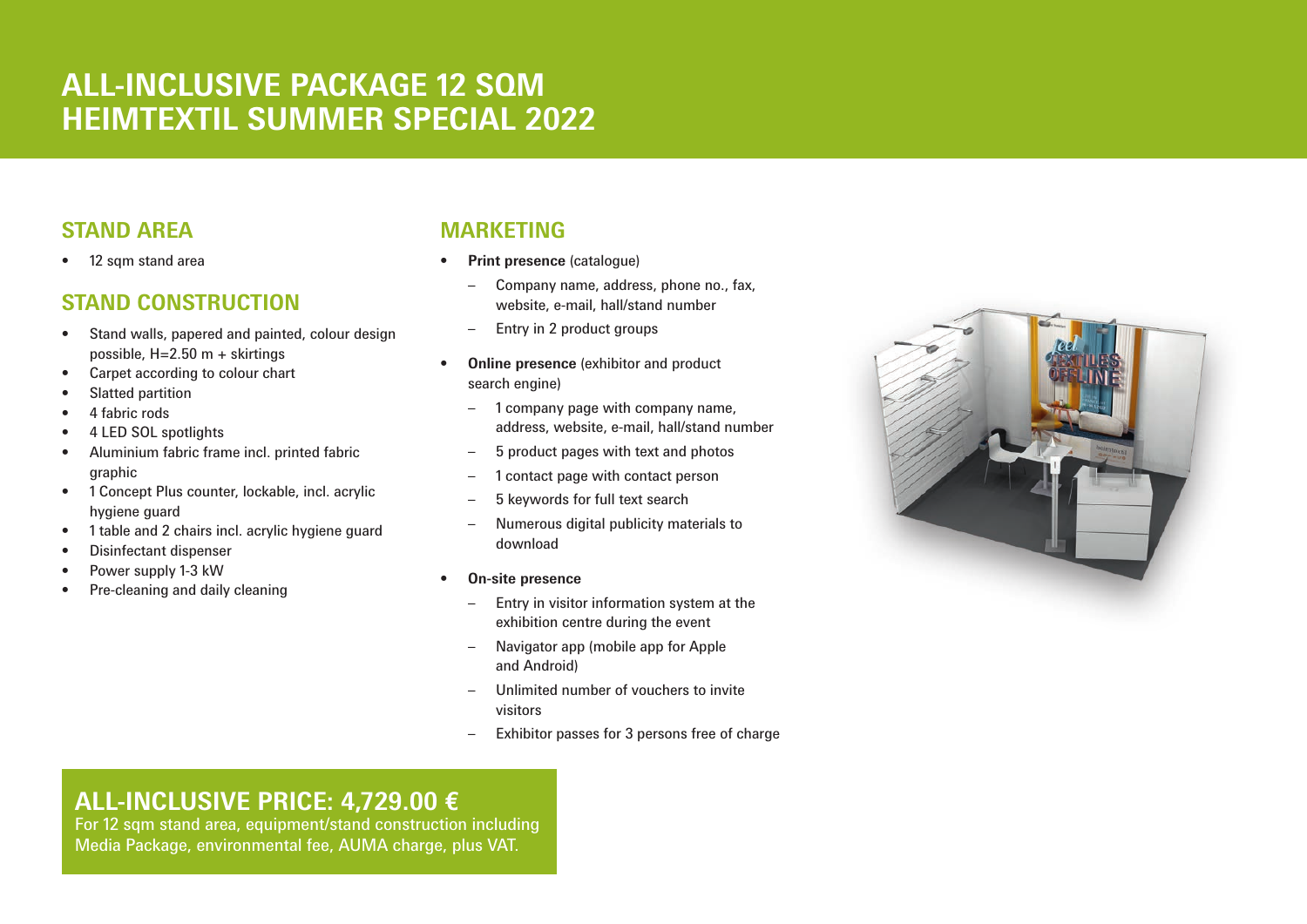# **ALL-INCLUSIVE PACKAGE 18 SQM HEIMTEXTIL SUMMER SPECIAL 2022**

#### **STAND AREA**

• 18 sqm stand area

#### **STAND CONSTRUCTION**

- Stand walls, papered and painted, colour design possible, H=2.50 m + skirtings
- Carpet according to colour chart
- Slatted partitions
- 4 fabric rods
- 6 LED SOL spotlights
- Aluminium fabric frame incl. printed fabric graphic
- 3-way socket
- 1 Concept Plus counter, lockable
- 1'Z' bar stool
- Waste paper basket
- Acrylic hygiene guard for counter and table
- 1 table and 2 chairs
- Disinfectant dispenser
- Pre-cleaning and daily cleaning
- Power supply 1-3 kW

#### **MARKETING**

- **Print presence** (catalogue)
	- Company name, address, phone no., fax, website, e-mail, hall/stand number
	- Entry in 2 product groups
- **Online presence** (exhibitor and product search engine)
	- 1 company page with company name, address, website, e-mail, hall/stand number
	- 5 product pages with text and photos
	- 1 contact page with contact person
	- 5 keywords for full text search
	- Numerous digital publicity materials to download
- **On-site presence**
	- Entry in visitor information system at the exhibition centre during the event
	- Navigator app (mobile app for Apple and Android)
	- Unlimited number of vouchers to invite visitors
	- Exhibitor passes for 4 persons free of charge



### **ALL-INCLUSIVE PRICE: 6,256.00 €**

For 18 sqm stand area, equipment/stand construction including Media Package, environmental fee, AUMA charge, plus VAT.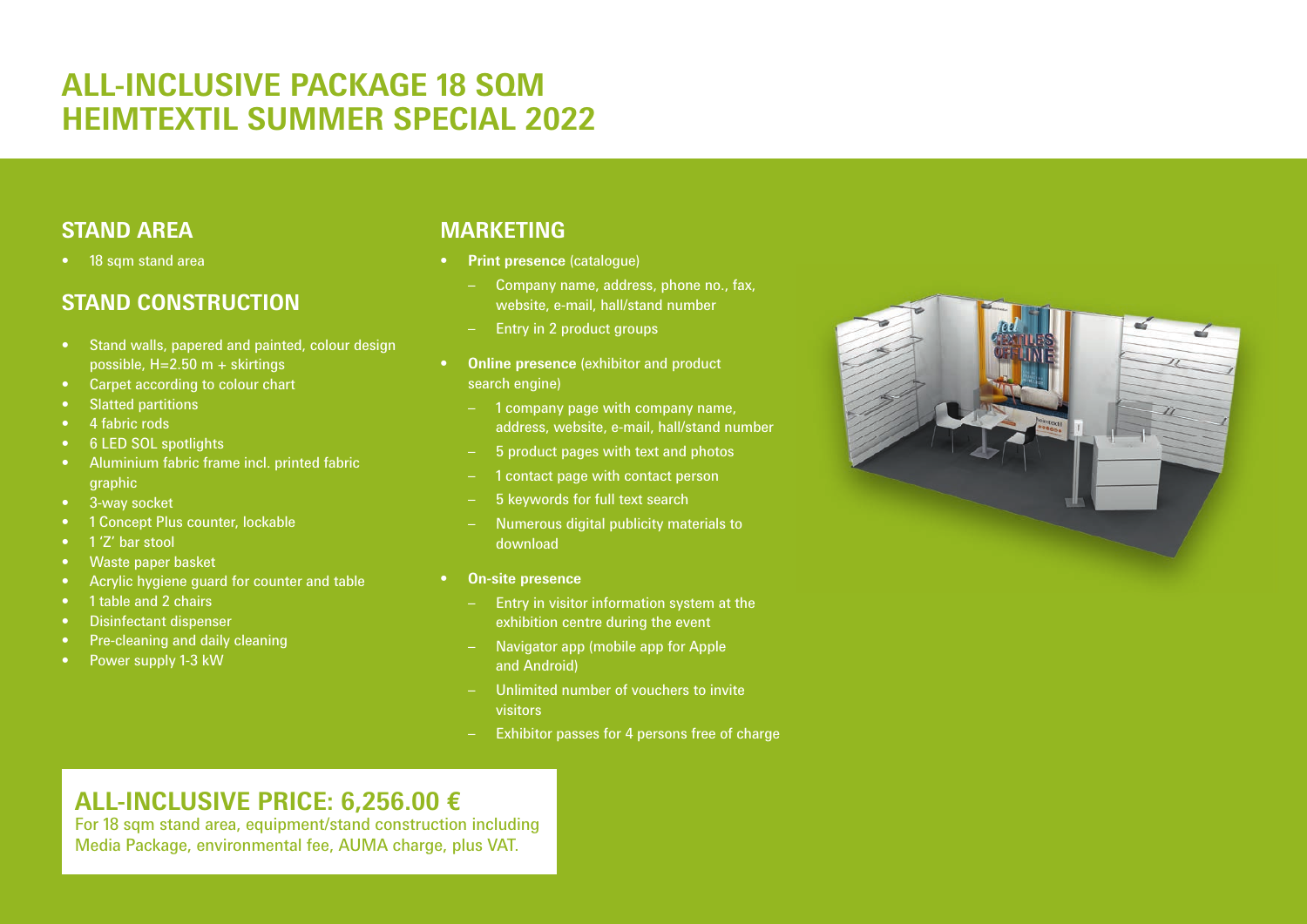# **ALL-INCLUSIVE PACKAGE 30 SQM HEIMTEXTIL SUMMER SPECIAL 2022**

#### **STAND AREA**

• 30 sqm stand area

#### **STAND CONSTRUCTION**

- Stand walls, papered and painted, colour design possible, H=2.50 m + skirtings
- Carpet according to colour chart
- Slatted partitions incl. 6 fabric rods
- Cabin approx. 3 sqm large, incl. 1 waste paper basket
- Front wall in front of cabin, 2x3.5 m incl. full digital print on SK foil and 4 coat hooks
- Seating group, consisting of 1 table and 2 chairs and acrylic hygiene guard
- Glass partition walls at the edge of the stand
- 1 corner counter incl. 4 acrylic hygiene guards
- Disinfectant dispenser
- 8 LED SOL spotlights
- 3-way socket
- Power supply 1-3 kW
- Pre-cleaning and daily cleaning

#### **MARKETING**

- **Print presence** (catalogue)
	- Company name, address, phone no., fax, website, e-mail, hall/stand number
	- Entry in 2 product groups
- **Online presence** (exhibitor and product search engine)
	- 1 company page with company name, address, website, e-mail, hall/stand number
	- 5 product pages with text and photos
	- 1 contact page with contact person
	- 5 keywords for full text search
	- Numerous digital publicity materials to download
- **On-site presence**
	- Entry in visitor information system at the exhibition centre during the event
	- Navigator app (mobile app for Apple and Android)
	- Unlimited number of vouchers to invite visitors
	- Exhibitor passes for 5 persons free of charge



#### **ALL-INCLUSIVE PRICE: 11,710.00 €**

For 30 sqm stand area, equipment/stand construction including Media Package, environmental fee, AUMA charge, plus VAT.